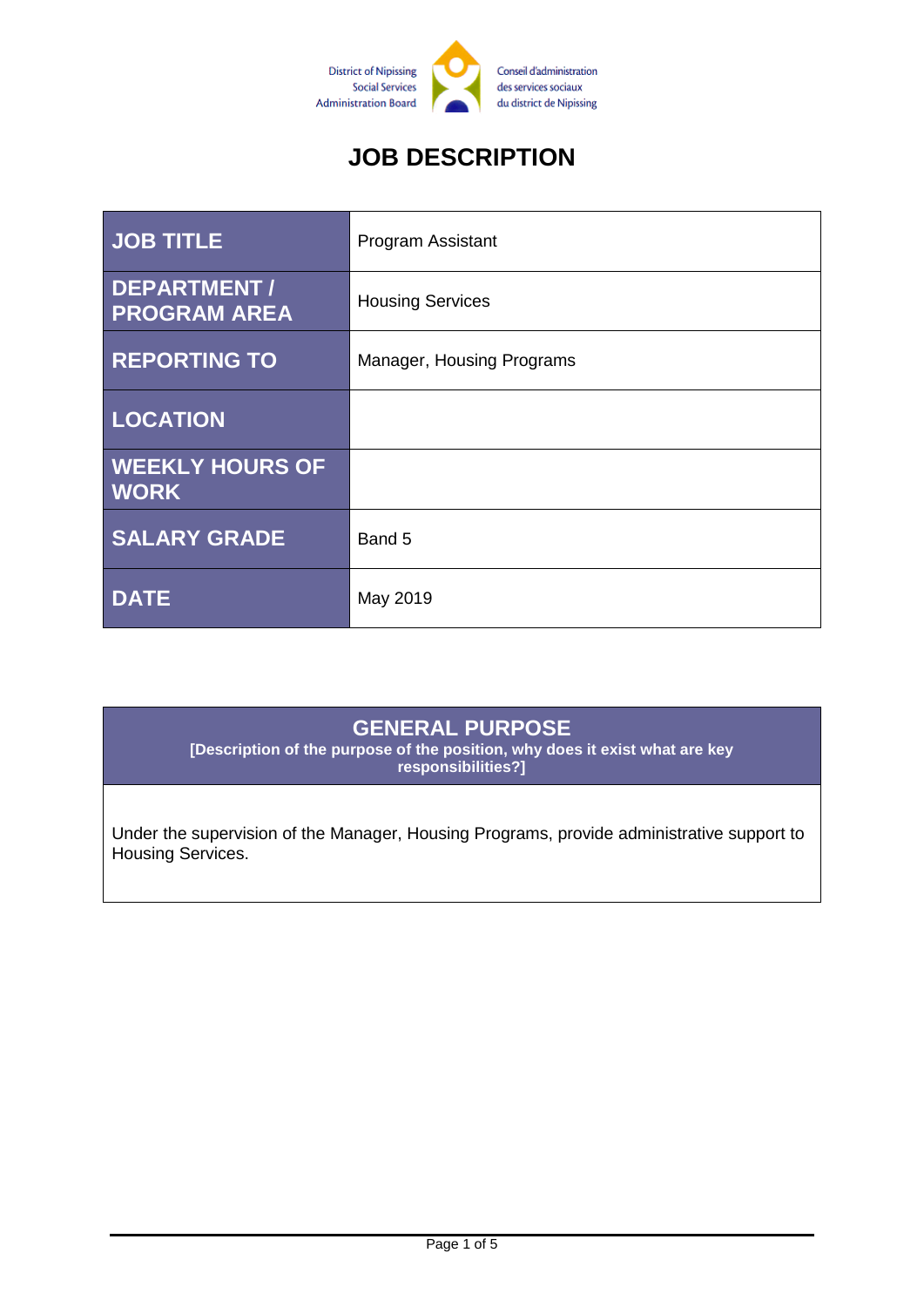| <b>KEY ACTIVITIES</b><br>[Name and list under each the key activities of the position and percentage estimate of time for<br>each section.]                                                                                                                                                                                                                                                                                                                                                                                                                                                                                                                                                                                                                                                                                                                                                                                                                                                                                                                                                                                                                                                                                                                                                                                                                                                                                                                       |     |  |
|-------------------------------------------------------------------------------------------------------------------------------------------------------------------------------------------------------------------------------------------------------------------------------------------------------------------------------------------------------------------------------------------------------------------------------------------------------------------------------------------------------------------------------------------------------------------------------------------------------------------------------------------------------------------------------------------------------------------------------------------------------------------------------------------------------------------------------------------------------------------------------------------------------------------------------------------------------------------------------------------------------------------------------------------------------------------------------------------------------------------------------------------------------------------------------------------------------------------------------------------------------------------------------------------------------------------------------------------------------------------------------------------------------------------------------------------------------------------|-----|--|
| <b>Meetings and Special Projects</b><br>Preparing for meetings including booking meeting rooms, preparing<br>agendas, minute taking, ordering catering and setting up meeting<br>facilities and equipment.<br>Sends invites and provides follow up contact with meeting attendees<br>$\bullet$<br>on behalf of management staff as required;<br>Coordinate special events.<br>$\bullet$                                                                                                                                                                                                                                                                                                                                                                                                                                                                                                                                                                                                                                                                                                                                                                                                                                                                                                                                                                                                                                                                           | 50% |  |
| <b>Program Support</b><br>Coordinate the day-to-day operational and administrative activities of<br>the various program areas by organizing the incoming flow of work and<br>requests in order of priority;<br>Input program service information and financial data reports for<br>$\bullet$<br>submission to government agencies or other external partners as<br>required;<br>Gathering information and acts as liaison with community partners,<br>$\bullet$<br>providers or other government agencies to assist the managers in<br>preparing reports and proposals utilizing various computer programs<br>including but not limited to Microsoft Office;<br>Collects data from various programs and provides reports as directed<br>٠<br>by manager for service budgets, contracts, legal agreements and<br>reports.<br>Supports management and the Contract Specialist in the<br>$\bullet$<br>administration of contracts in reference to due dates, amendments and<br>monitoring of required reports for such contracts related by program<br>area;<br>Create templates and flow charts for program service, financial data<br>$\bullet$<br>reports for both internal and external use with community partners;<br>Organize information and maintain databases where required by<br>program area;<br>Assists with management of information, decision making processes<br>and action items, follow-up for partnership meetings and planning<br>initiatives; | 30% |  |
| <b>General Administrative Support, Meetings and Special Projects</b><br>Prepares general correspondence, memorandums, and a range of<br>٠<br>program reports as requested;<br>Performs general office duties including filing, photocopying, scanning<br>٠<br>and faxing documents;<br>Providing follow up in a timely manner and prioritizing/sequencing<br>٠<br>multiple tasks;<br>Receives calls and provides appropriate responses and information<br>٠<br>based on departmental procedures;<br>Back up relief to other administrative support positions in the<br>organization as required;<br>Other duties as assigned.<br>$\bullet$                                                                                                                                                                                                                                                                                                                                                                                                                                                                                                                                                                                                                                                                                                                                                                                                                        | 20% |  |
| As a DNSSAB employee, the position is responsible for creating,<br>maintaining and actively participating in a respectful workplace, that is<br>free of all forms of harassment, discrimination and violence.                                                                                                                                                                                                                                                                                                                                                                                                                                                                                                                                                                                                                                                                                                                                                                                                                                                                                                                                                                                                                                                                                                                                                                                                                                                     |     |  |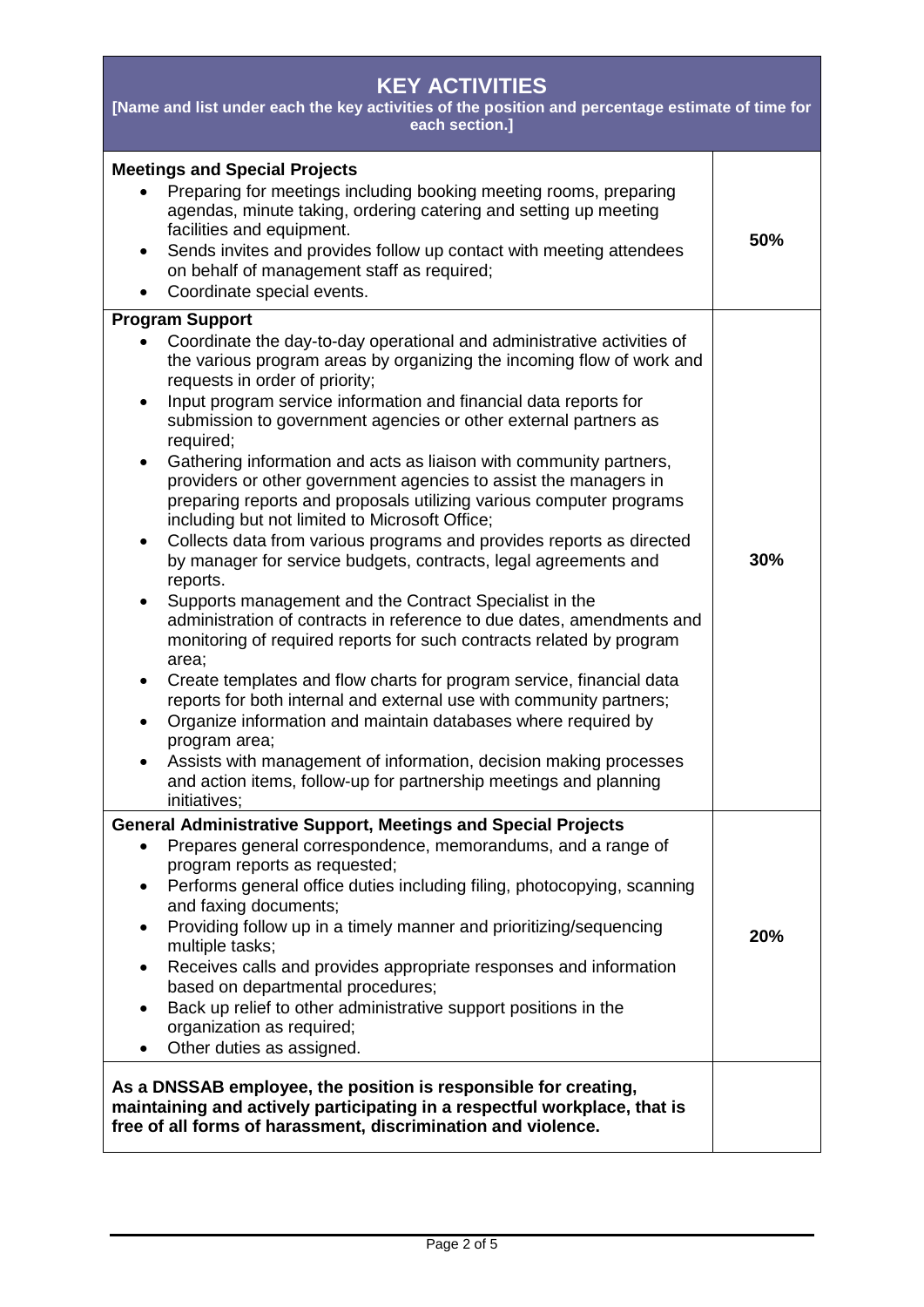## **QUALIFICATIONS**

- Post-Secondary Diploma in Office Administration or an acceptable combination of education and experience;
- Two (2) years previous related experience. Knowledge of Housing Services is considered an asset;
- Good knowledge of general office procedures;
- Good verbal and written communication skills;
- Good interpersonal and customer service skills;
- Proficiency in the use of MSWord, Excel, PowerPoint, SharePoint and Outlook for email and scheduling;
- Experience setting up meeting and public presentation facilities and equipment;
- Typing: 40 wpm;
- Demonstrated respect of the confidentiality of privileged and sensitive or personal information.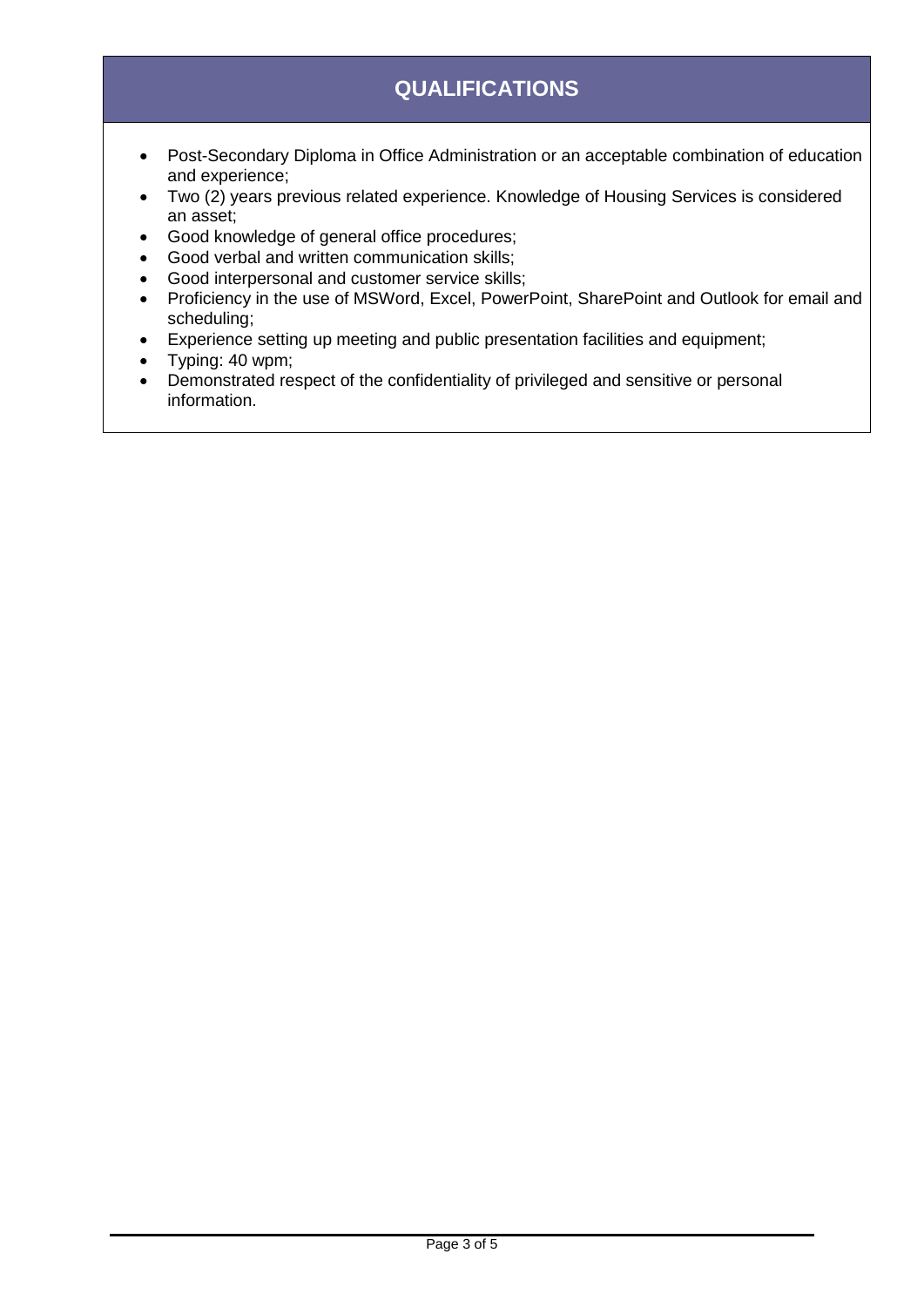### **COMPENSABLE FACTORS**

#### **KNOWLEDGE**

**[This subfactor measures the general knowledge and specialized or vocational training necessary to perform the job duties in a satisfactory manner and has no relationship to the academic achievement of an employee. The degree levels are normally expressed in terms of formal education or equivalent. Similar levels of achievement can be obtained through related experience, courses or self-improvement.]**

Undergraduate level (College) - Two years or equivalent.

#### **EXPERIENCE**

**[Should be considered when the degrees of knowledge are established. It serves as a scale of measurement for the amount of practical experience that an average individual having the appropriate theoretical knowledge, specific education and specialized training, would require to be able to perform the job duties.]**

Over one year, up to and including two years.

#### **JUDGEMENT**

**[Measures the choice of action required in applying methods, procedures, or policies to complete the tasks.]**

The job requires the application of established methods or procedures. Work may involve a choice of methods.

#### **MENTAL EFFORT**

**[Measures the period of time wherein mental, visual and/or aural attentiveness is required on the job. Both the frequency and duration of the effort are to be considered.]**

Frequent periods of intermediate duration.

#### **PHYSICAL ACTIVITY**

**[Measures the physical activity by the type and duration required to perform the duties.]**

Light activity of long duration.

### **DEXTERITY**

**[Measures the level of dexterity required by a job. The levels of manual dexterity are determined by considering the elements of speed and/or accurate hand/eye (or hand/foot) coordination. Movements can be either fine or coarse.]**

Employee is required to perform tasks that demand the accurate coordination of fine movements, where speed is a secondary consideration.